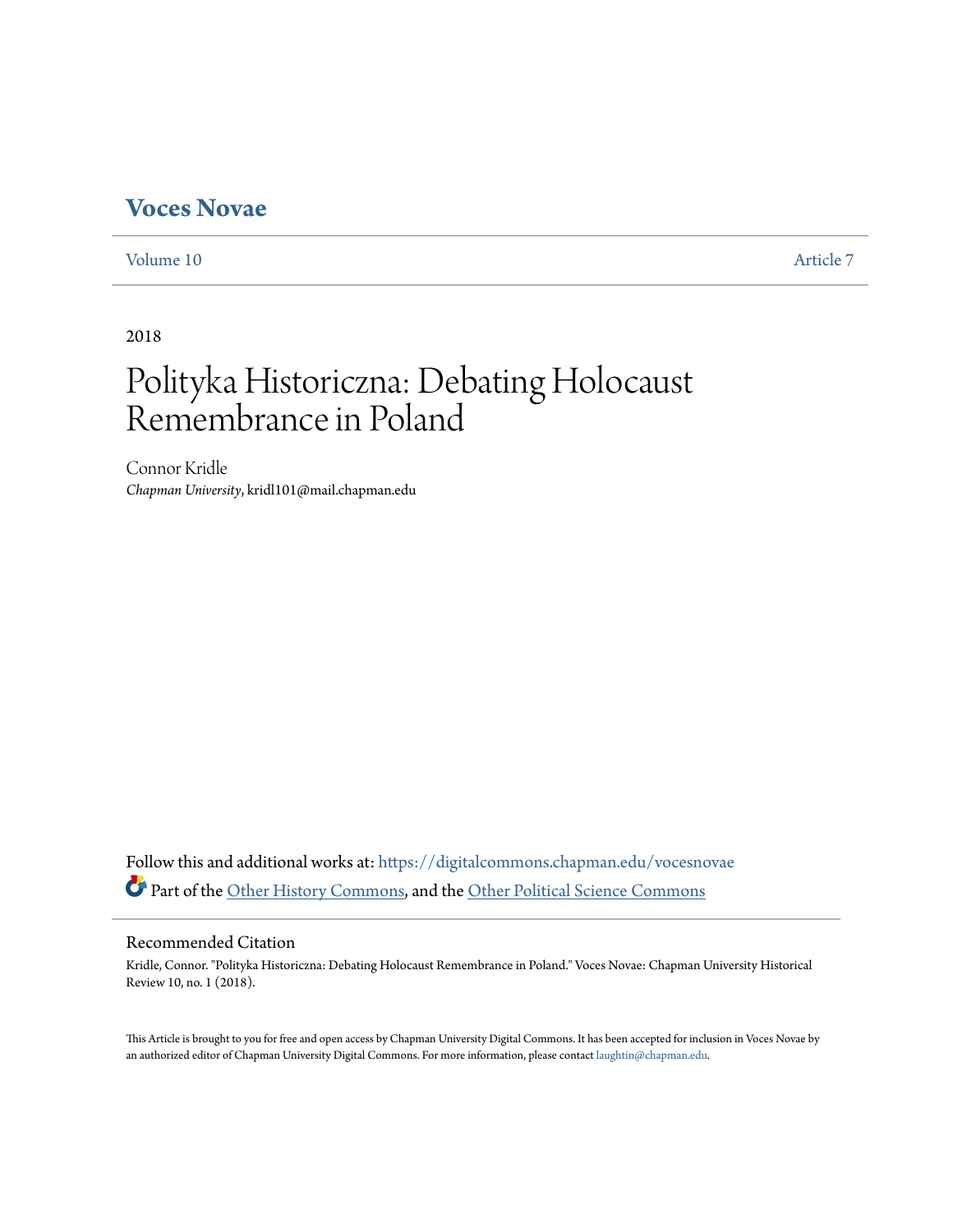# *Polityka Historiczna:* Debating Holocaust Remembrance in Poland

## Connor Kridle

On February 6th, 2018 Polish President Andrzej Duda signed into law "the amendment to The Act on the Institute of National Remembrance," or as many in the Western media referred to it, Poland's "Holocaust law."<sup>1</sup> In brief, the text of the amendment made it illegal to "publicly and contrary to the facts attribute[] to the Polish Nation or to the Polish State responsibility or coresponsibility for the Nazi crimes committed by the German Third Reich," and the legislation was made "applicable to a Polish citizen as well as a foreigner."<sup>2</sup> This act and the legislative events leading up to it ignited almost immediate and widespread controversy, with many worried about the effects such a law could have on free speech,<sup>3</sup> broader historical interpretation,<sup>4</sup> and appearances of antisemitism.<sup>5</sup>

To many people outside Poland, the passage of this law seemed like an aberration, a power grab by Polish nationalists in the government to try and change how the past is to be remembered, researched, and articulated both within and beyond Polish borders. The amendment to "the Act," however, is no aberration. This amendment should be understood in the broader context of post-communist Polish struggles to define "Polishness," and its struggle to incorporate the Holocaust into this definition and history. In this context, the amendment serves both a political and practical purpose. For the far-right Polish nationalists, for whom this project has been long in the making, the act both sanitizes what it means to be Polish and stifles examination of this ever-solidifying narrative. However, as many on the far-right in Poland see this amendment as a way of limiting debate on the past, others see power in questions, in dialogue, and in the inherent complexity of history.

<sup>&</sup>lt;sup>1</sup> Michele Chabin, "At Auschwitz: remembering the Holocaust after the passage of a contentious Polish law," USA Today, accessed 15 April 2018, https://www.usatoday.com/story/news/world/2018/04/11/auschwitz-rememberingholocaust-after-passage-contentious-polish-law/507044002/; and Magdalena Foremska, James McAuley, and Anne Gearan, "Tensions rise between U.S. and Poland over 'Holocaust law'," The Washington Post, accessed 10 April 2018, https://www.washingtonpost.com/world/europe/report-polish-officials-may-face-us-sanctions-over-holocaustlaw/2018/03/07/845fd872-2224-11e8-946c-9420060cb7bd\_story.html?noredirect=on&utm\_term=.cc15c137dc2c. <sup>2</sup> "Nowelizacja ustawy o IPN – wersja w języku angielskim- Certified Translation from the Polish Language: Act of

<sup>26</sup> January 2018," Minsterstwo Sprawiedliwosci, accessed 17 April 2018,

https://www.ms.gov.pl/pl/informacje/news,10368,art-55a-ust-1-ustawy-o-ipn-w-wersji-

angielskiej.html#prettyPhoto.

<sup>3</sup> Barbora Černuśąkovą, "Poland's Holocaust Law Is a Dangerous Threat to Free Speech," TIME Magazine, http://time.com/5193301/poland-holocaust-law-freedom-speech-amnesty/; and Vanessa Gera, "Polish Law Criminalizing Some Holocaust Law Speech Takes Effect,"

https://apnews.com/2a09f2c3d4ef4915b94aa6be620c9205.

<sup>4</sup> Jonah Shepp, Poland's Holocaust Law and the Right-Wing Desire to Rewrite History," New York Magazine, http://nymag.com/daily/intelligencer/2018/02/polands-holocaust-law-and-the-right-wings-revisionism.html; and Remi Adekoya, "Poland's Holocaust Denialism Will Come Back to Haunt It," Froeign Policy,

http://foreignpolicy.com/2018/02/09/polands-holocaust-denialism-will-come-back-to-haunt-it/.

<sup>5</sup> Leonid Bershidsky, "Why Polish Jews Are Growing Uneasy," Bloomberg,

https://www.bloomberg.com/view/articles/2018-02-27/polish-jews-are-growing-worried-about-anti-semitism.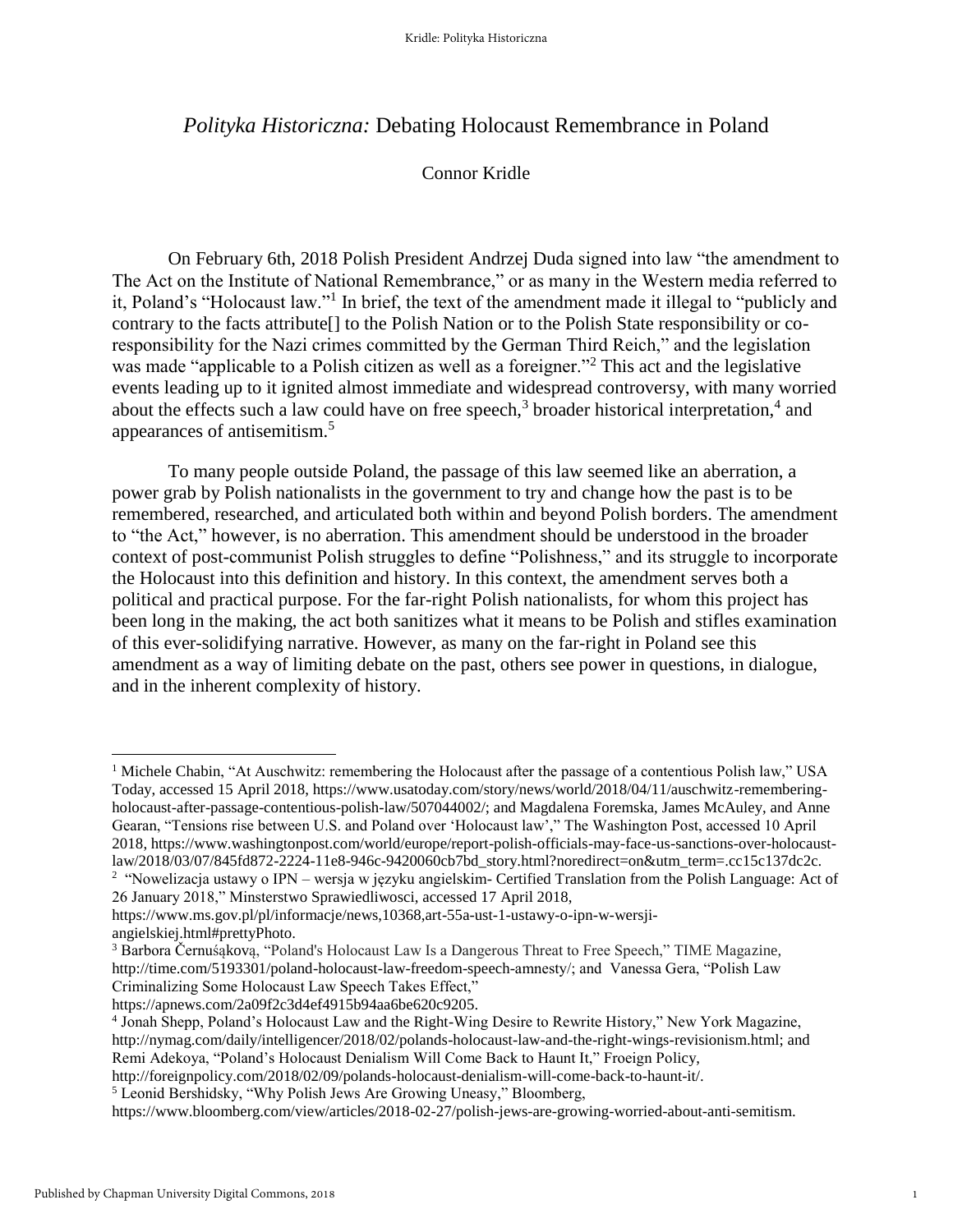The idea of national remembrance is deceptively simple. To many in the United States or other western countries, such an idea is so commonplace that its myths and performances have gone largely unnoticed. But to the post-communist bloc and nations where the events of the Holocaust occurred, national remembrance was, and may continue to be, a fraught and complex issue in which members of political and cultural communities struggle with what it means for a nation to remember. For a nation to remember also brings forth the dilemma of who is to be considered as a member of that nation, a topic that itself opens up complicated and often dark reflections.

To understand the uniqueness and the subtle yet enigmatic nature of national remembrance, a theoretical framing is necessary. If the early to mid-twentieth century was the age of ideology, then the late twentieth and early twenty-first seem to be times of historical evaluation and revision. Nikolay Koposov's brilliant work *Memory Laws, Memory Wars* chronicles the rise of memory as a subject, and the intersection of memory, identity, and juridification in late twentieth century Europe.<sup>6</sup> As Koposov highlights, "[b]efore the 1980s, the concept of memory, and of historical memory in particular, was only occasionally used," in academic work.<sup>7</sup> Ideas and conceptions of "identity," as a sense of personhood, "came to prominence only with the emergence of interest in memory;" and it is these ideas of memory, "both individual and collective," that can be viewed as "custodians of identity."<sup>8</sup> This connection between memory and identity is central to the formation of national narratives and identities used to unite nations in the aftermath of the Second World War and the fall of the Soviet Bloc.

Poland provides a vivid example of this interaction, and the recent amendment is another iteration in this long and complicated process, one with threads of political nationalism and historical skepticism. To understand the interaction of memory and law that takes place in the amendment, it is important to understand the mechanisms of memory laws as a category, their idealized function, and the context in which they arise.<sup>9</sup> Memory laws are a fairly recent phenomenon that have arisen in specific political contexts in which they act as logical and necessary means to political ends. Places like Spain, the U.S., England, and especially France and Germany have utilized legal mechanisms common in their democratic nations to outline unacceptable understandings of the past.<sup>10</sup> These laws exclusively "prohibit 'incorrect' interpretations of concrete historical events," demonstrating that "in the age of memory, Western historical consciousness has become centered not on 'master narratives' but on the fragments of the past that symbolically represent national communities."<sup>11</sup> Nations often choose to juridify remembrance of traumas and tragedies especially, which brings up the dilemma of who to include as a member of the victim nation.<sup>12</sup> Victimhood in this narrow sense relates to the way in which nations established after the Second World War or the fall of the USSR formed identities around the struggles of the political community toward independence, primarily from ideological enemies like fascism or communism. Nations like Poland formed national narratives

<sup>6</sup> Nikolay Koposov, *Memory Laws, Memory Wars: The Politics of the Past in Europe and Russia* (Cambridge: Cambridge University Press, 2018).

<sup>7</sup> Koposov, *Memory Laws, Memory Wars*, 11.

<sup>8</sup> Koposov, *Memory Laws, Memory Wars*, 11-12.

<sup>9</sup> Koposov, *Memory Laws, Memory Wars*.

<sup>10</sup> Koposov, *Memory Laws, Memory Wars*, 8-11.

<sup>11</sup> Koposov, *Memory Laws, Memory Wars*, 13.

<sup>12</sup> Koposov, *Memory Laws, Memory Wars*, 13.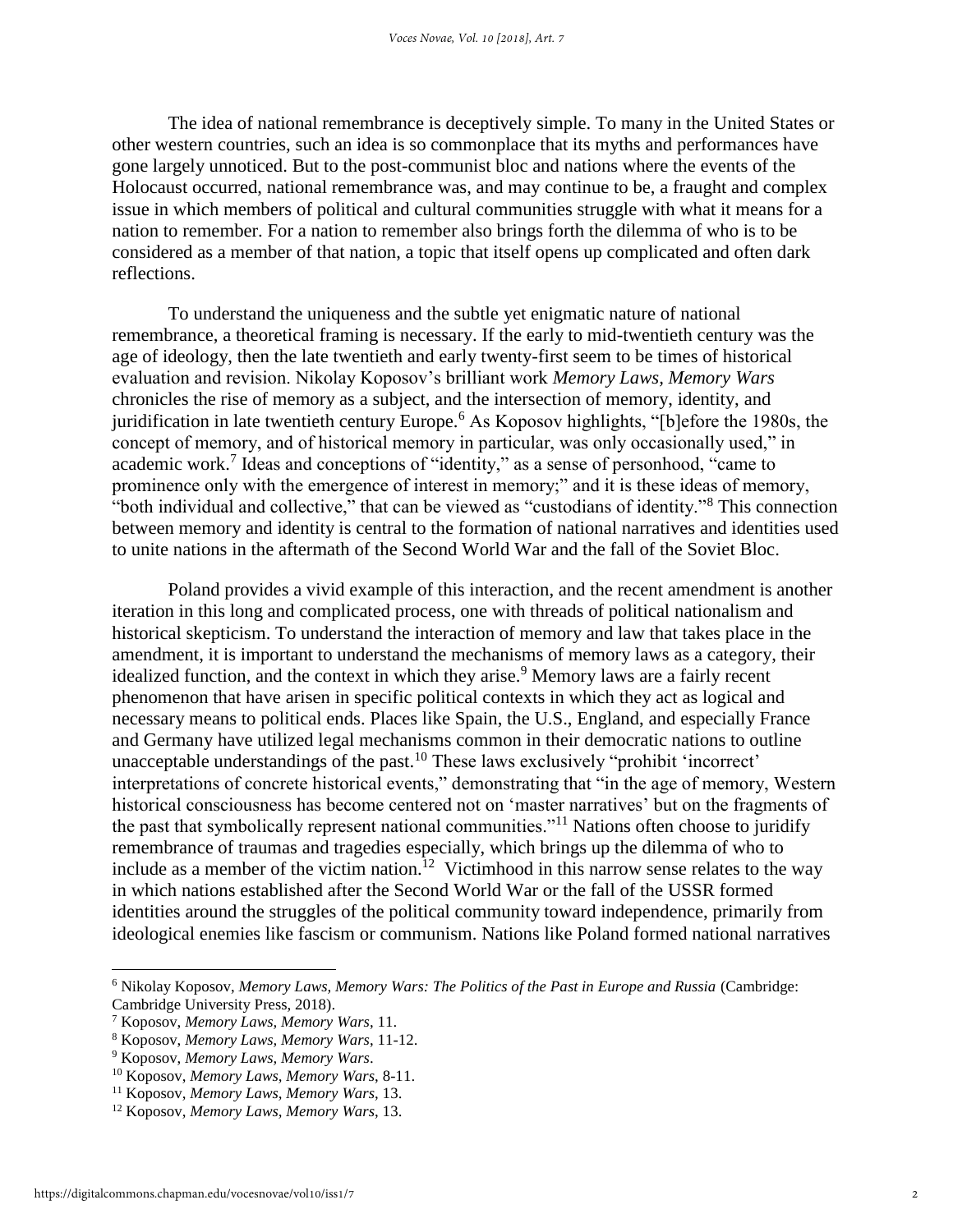that encapsulated the destruction of their previous way of life at the hands of both Nazi and Soviet forces. The definitions of "Pole" and the stories to be recounted almost mythically encapsulate only a margin of the history. This process has not ceased as evidenced by the passage of the amendment.

The original law to which the amendment is directed is the 1998 Act on The Institute of National Remembrance, a law which sought to memorialize "the enormity of the number of victims [and] the losses and damages suffered by the Polish people during World War II and after it ended."<sup>13</sup> This 1998 law was expansive, with effects that encompassed nearly all public aspects of remembrance in Poland. It established institutes of remembrance, sought to reform education of the past, and included penal provisions that criminalized denial of the crimes "perpetrated on persons of Polish nationality or Polish citizens of other nationalities between September 1, 1939 until July 31, 1990."<sup>14</sup> The act created a body, known as the "Instytut Pamięci Narodowej" or IPN (which translates as the Institute of National Remembrance), whose primary function at the time was to gain access to the newly opened communist archives. The IPN also sought to make the documents concerning citizens' lives under communism public, investigate and prosecute past crimes committed "on persons of Polish nationality or Polish citizens of other nationalities," and fine or imprison "[a]nyone who publicly and contrary to the facts denie[d] [the] crimes" listed above.<sup>15</sup>

This original act did not explicitly mention the events of the Holocaust, but within its investigative purview it listed the ability to prosecute "crimes against humanity," and the denial of such crimes.<sup>16</sup> The act defines these crimes specifically as "crimes of genocide as understood by the Convention on the Prevention and Punishment of the Crime of Genocide, adopted on December 9, 1948 [...] as well as other serious persecutions based on the ethnicity of the people and their political, social, racial or religious affiliations."<sup>17</sup> This provision was not full of empty words and it was used in the prosecution and conviction of former Opole University History professor Dariusz Ratajczak, a Holocaust denier.<sup>18</sup> The fact that the law was enforced at all, and specifically enforced in a way that comprehended memory of the Holocaust as worthy of protection, highlights that remembrance of the Holocaust, at least in a broad idea of the Holocaust, was understood as an aspect of Polish history worth outlining in law. The fact that a Polish citizen was prosecuted explicitly for Holocaust denial shows the breadth of the original law and the understanding that the Holocaust was to be a part of Polish memory.

This original act can itself be considered a memorialization of the past: a way for the Polish government to form a national understanding of past events by publicly acknowledging their occurrence and by utilizing the power of the state to investigate and prosecute those responsible for such acts or their denial. The exact understanding of the Holocaust that the State purports is a bit vague. This vagueness stems from who the state views as the perpetrators of

<sup>13</sup> "The Act on The Institute of National Remembrance," Instytut Pamięci Narodowej, https://www.legaltools.org/doc/fc69d7/pdf/.

<sup>&</sup>lt;sup>14</sup> "The Act on The Institute of National Remembrance."

<sup>&</sup>lt;sup>15</sup> "The Act on The Institute of National Remembrance."

<sup>&</sup>lt;sup>16</sup> "The Act on The Institute of National Remembrance."

<sup>&</sup>lt;sup>17</sup> "The Act on The Institute of National Remembrance."

<sup>&</sup>lt;sup>18</sup> Maciej T. Nowak, "Guilty of Holocaust Denial. Negligible public harm?," Gazeta Wyborcza, 11 December 2001, http://auschwitz.org/en/museum/news/guilty-of-holocaust-denial-negligible-public-harm,227.html.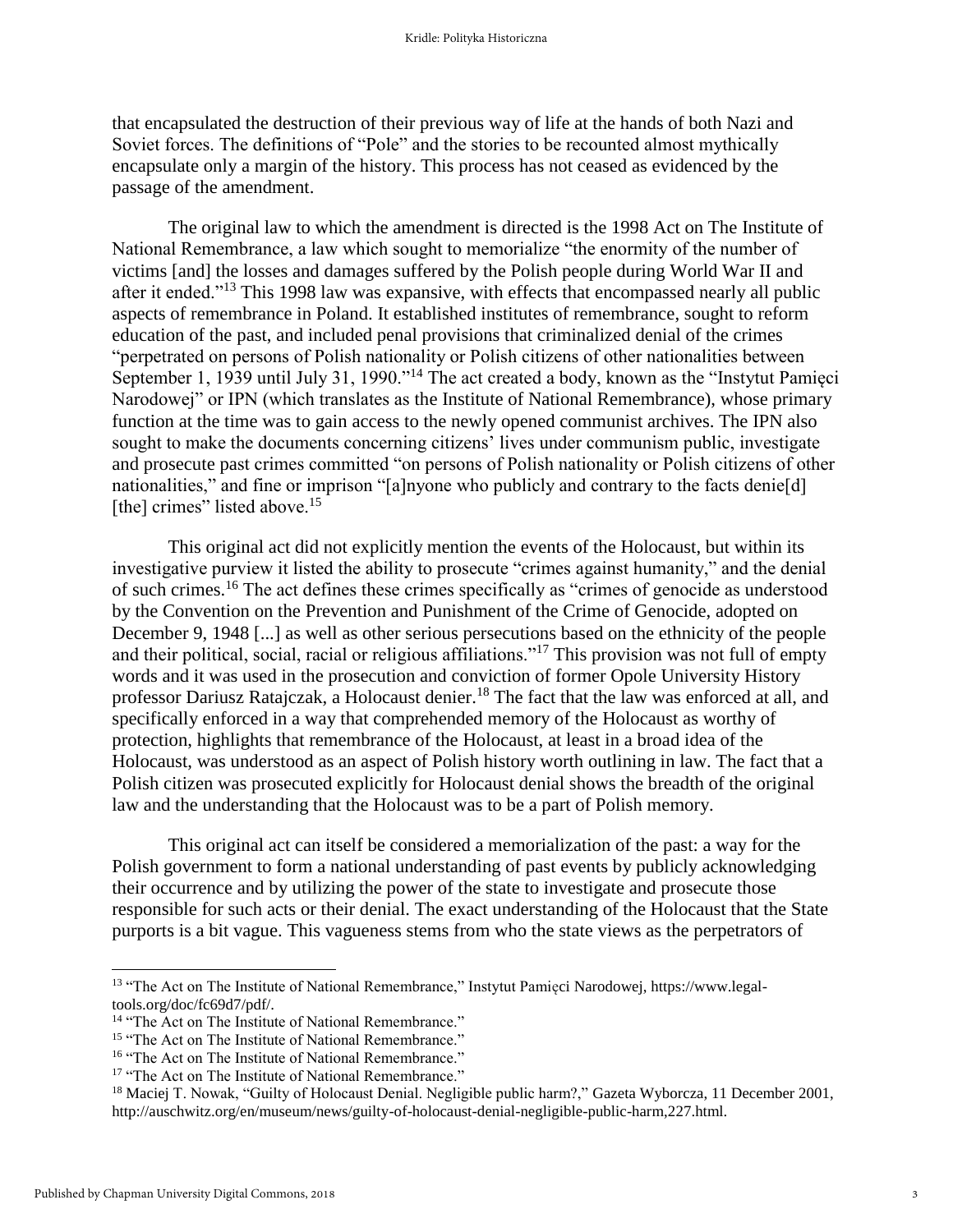these "crimes of genocide."<sup>19</sup> In the text of the act, as well as how it was implemented, the perpetrators are explicitly and singularly "the occupiers, the [sic] Nazism, and communism."<sup>20</sup> Under the scope of this original act, the historical enemies of "persons of Polish nationality or Polish citizens of other nationalities," and the parties responsible for tragic historical events are the Nazi and communist "occupiers."<sup>21</sup> The act thus functioned politically by creating a narrative of the past that fit the unique identity of Poland's post-communist republic. This was an identity that saw the past as one of occupation. Poles, as explicitly stated in the act, were heroes fighting "for the sake of the independence of the Polish State," and even more so they were fighting "in defence of freedom and human dignity" for all people.<sup>22</sup> Thus, the prosecution of Holocaust denial was not one reinforcing the breadth of Holocaust memory, but instead aimed to reinforce the understanding that the Holocaust was not just a tragedy to be remembered, but a tragedy to be remembered as having distinctively Nazi origins.

This narrative fit the political environment of its formation well. In the mid to late 1990s when this movement arose, Poland was free from communism but fragile and trying to find its way in a new geopolitical world dominated by the West. This narrative and its mechanisms accomplished dual objectives. By acknowledging the brutality of the Holocaust, its geographical centrality on Polish soil, and by prosecuting those who denied the Holocaust itself, Poland looked–in form if not in substance–similar to other Western European nations where such legislation was common. The specific treatment given to the idea of perpetration in Nazi crimes, though, allowed this new Polish republic to unify under an altered narrative of the past. This narrative allowed members of this new Polish nation to be treated as heroes and as victims in the fight for their own independence and the broader struggle for Western virtues of human dignity and freedom. The explicit language of the act and its implementation formulated a historical narrative in which the Holocaust existed, but as a grand plan instituted by Nazi occupiers on a populace that was trying to expel these very same "occupiers."<sup>23</sup>

This homogenized view of the past was crystallized further in response to new political dilemmas in the recent amendment passed by Polish legislators in 2018. This new amendment functions primarily by making what was largely implicit in the original act explicit. The amendment now adds, "Ukrainian nationalists and members of Ukrainian formations collaborating with the German Third Reich,"<sup>24</sup> as perpetrators of crimes against Poles rather than referring to those groups under the blanket term "occupiers" as in the previous law.<sup>25</sup> The amendment also inserts a new section entitled: "Protection of the reputation of the Republic of Poland and the Polish Nation," under which the IPN is explicitly empowered to broaden its purview from the narrow aim of the original legislation. The IPN is now mandated to focus its attention and resources on those that "attribute[] to the Polish Nation or to the Polish State responsibility or co-responsibility for the Nazi crimes committed by the German Third Reich [...] or for any other offences constituting crimes against peace, humanity or war crimes, or otherwise

- <sup>20</sup> "The Act on The Institute of National Remembrance."
- <sup>21</sup> "The Act on The Institute of National Remembrance."
- <sup>22</sup> "The Act on The Institute of National Remembrance."

<sup>&</sup>lt;sup>19</sup> "The Act on The Institute of National Remembrance."

<sup>&</sup>lt;sup>23</sup> "The Act on The Institute of National Remembrance."

 $24$ "Act of 26 January 2018."

<sup>&</sup>lt;sup>25</sup> "The Act on The Institute of National Remembrance."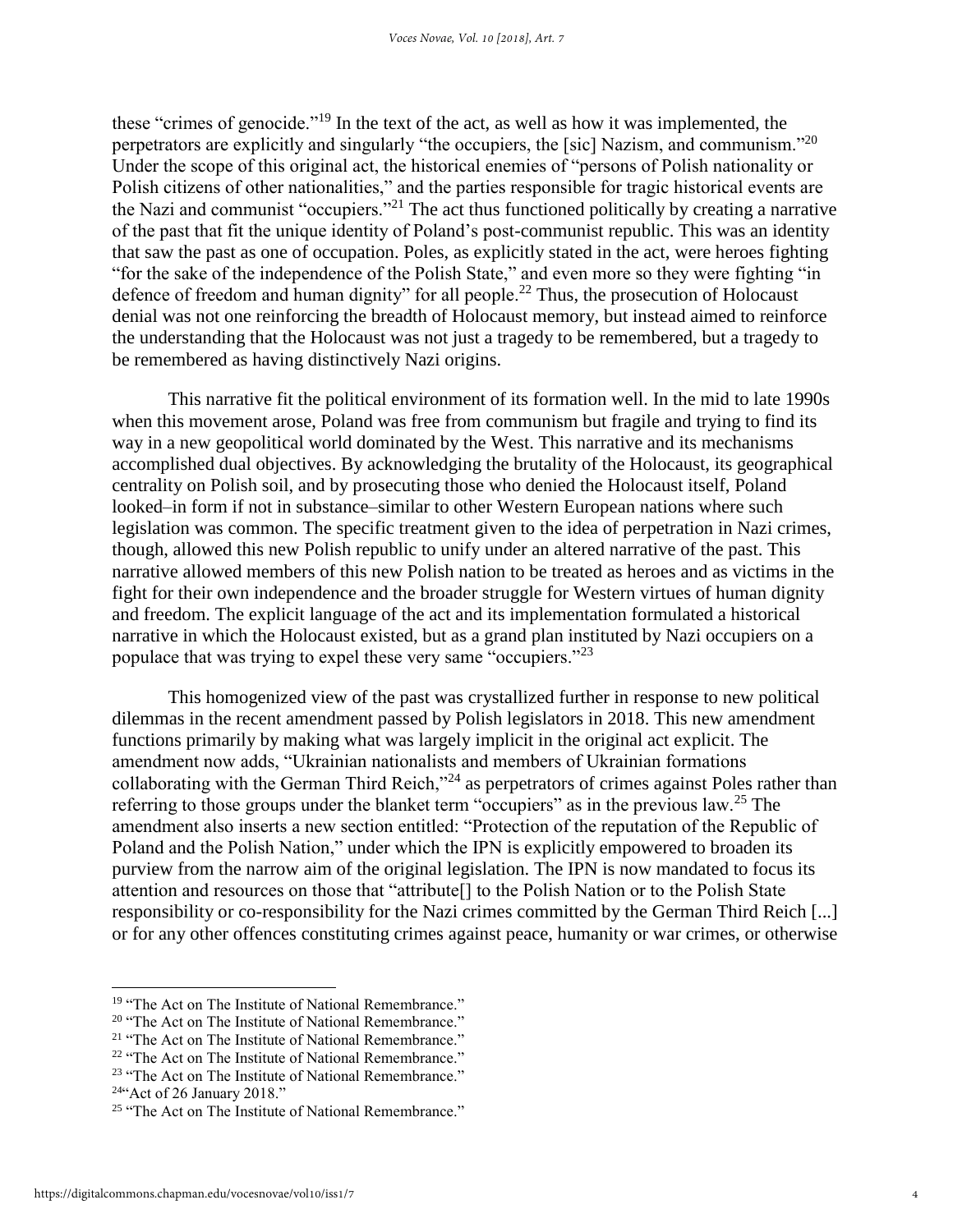[that] grossly diminishes the responsibility of the actual perpetrators of these crimes."<sup>26</sup> In essence, this textual maneuvering further expands the list of "occupiers" to include Ukrainian collaborators, while simultaneously failing to include historical examples of Polish collaboration. Nowhere in the document is this idea of Polish collaboration even contemplated. In fact, with the 2018 amendment to the original law, the idea of Polish collaboration is now expressly prohibited. This recent textual addition shows the understanding that the Nazis obviously did not act alone, but it disallows attribution of collaboration to Poles in any manner.

This latest amendment is more than pure memorialization; it goes further, seeking to prosecute the act of historical work itself. It seems that this nuance was at least considered by the authors of the amendment because it is explicitly noted that "[a]n offence is not committed if the perpetrator [...] acted within the framework of artistic or scientific activity."<sup>27</sup> This distinction is not present in the original amendment and thus seems to uncover the motives behind the latest amendment. The original law, having no clause exempting historical or scientific work, implicitly understands the factual underpinnings of research into the Holocaust and war crimes in the Second World War. The new amendment though, with its distinction against prosecuting researchers and artists, seems to be acknowledging the presence of a valid historical debate on Polish actions during the Holocaust as well as a valid fear of silencing this debate.

The inclusion of researchers and artists as some sort of exempted class with respect to the penal provisions of the new amendment highlight some of the confusing aspects of the amendment itself, as well as how such a provision is to even be enforced. This phrase also brings forth questions, such as: Who is to enforce such a provision and thus determine the bounds of scientific and artistic activities? What are these activities and what are not? This vagueness empowers the state to make case-by-case determinations as to who is and is not to be considered a valid researcher or artist. By implementing a vague and sweeping law, the Polish state can now act as arbiter over its history in a way that could certainly stifle speech about and investigation into the past.

It is not surprising given the expansiveness of such a law and given the distinct political context of Poland vis-a-vis other nations, that its passage has resulted in controversy both at home and abroad. Journalists abroad largely see the moves as politically motivated, fearing what the restriction of speech about, and research into, the Holocaust could precipitate in Poland or what this move could inspire similar governments to pursue. Politicians in the United States, Israel, and Germany have condemned the passage of the amendment and have highlighted troubles they have with its implementation and the underlying political motivations behind it. Within Poland, the opinions are complicated. Some on the political right see this as a watershed moment of Polish sovereignty in which Poland will not be guided by outside influences but rather by "our own decisions and the interests of our country," as Polish Minister of the Interior Joachim Brudzińsk put it.<sup>28</sup> Others see it as popularizing debate and discussion about the past

<sup>26</sup>"Act of 26 January 2018."

 $27$ "Act of 26 January 2018."

<sup>&</sup>lt;sup>28</sup> "Poland guided by national interest' says official after US senators slam restitution bill," Radio Poland, 28 March 2018, http://www.thenews.pl/1/10/Artykul/356172,Poland-guided-by-national-interest-says-official-after-USsenators-slam-restitution-bill.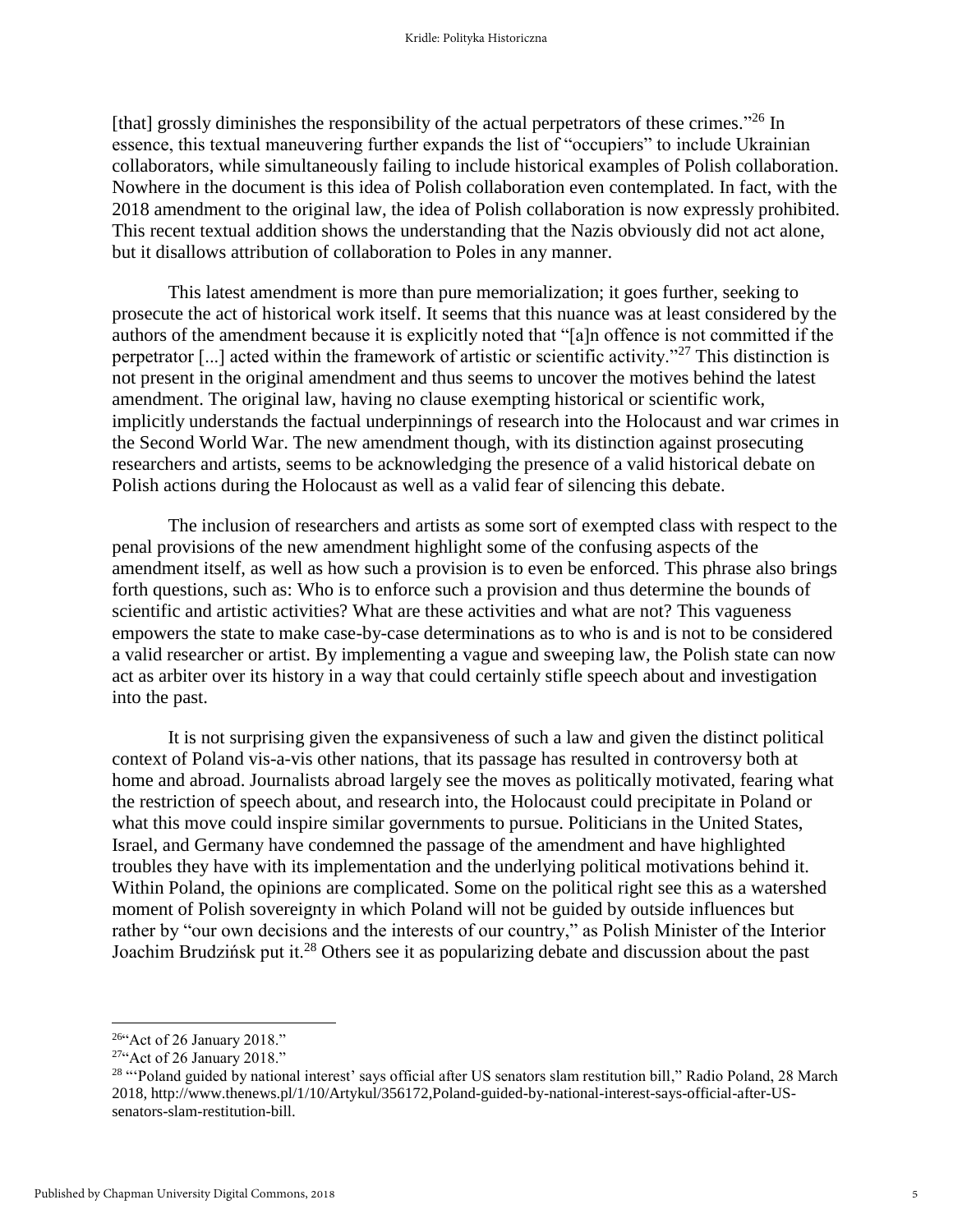and as a means to give media attention to historical groups- and thus empower a countermovement against the motives behind the amendment.<sup>29</sup>

To understand why the Holocaust is such a difficult and frayed issue in Polish politics it is important to better situate it within Poland's complex past. The geographic centrality of Poland, with its borders acting as the separation between "the East" and "the West," has played a powerful role in the shaping of its culture and its history. Prior to the the First World War and especially before the Second, Polish society was one that included a relative amount of openness and tolerance among what were very diverse groups.<sup>30</sup> Much of this cultural climate stemmed from the multi-ethnic makeup of modern Poland in which different ethnic groups, including a large population of Jews, called Poland home.<sup>31</sup> This Poland was destroyed by Nazi Germany in 1939, with the multi-ethnic society and the political characteristics underlying it exterminated in order to create a hierarchical Nazi ethnostate.

Poland's history during the period of the Second World War is especially complicated. The broad governing authority and most institutional infrastructure was destroyed not long after German invasion in September 1939. When the German military took hold of the country, specific groups of Nazi soldiers (the Einsatzgruppen, essentially mobile killing units) engaged in targeted murders of the intelligentsia, religious authority, and other politically situated groups in order to instill disorganization and quell possible uprisings.<sup>32</sup> This was not just another act of war, but how the Nazi military began dismantling the country and destroying most common ways for Poles to operate cohesively and in large, organize groups. It is also important to recognize that the Nazis chose specific groups of Poles as the first to be murdered, noting a hierarchy of influence still relevant in Poland today. These actions, along with the subsequent Soviet invasion of Poland, reduced the country essentially to its geographic elements and the relative strategic importance it could play in the War. Nazi forces pushed further east and eventually took control of all nominal Polish territory, expanding the subjects and land that fell under the established governing arm, the General Government.<sup>33</sup> At this point in Polish history, the term "Poland" carried little to no political import, as the Polish government only functioned in exile and the only Poles with political influence left within the former borders were now partisans, imprisoned, or perpetrators all lacking consistent goals and means.<sup>34</sup>

That there was no functioning Polish state does not mean that Poles were exclusively victims of Nazi and Soviet barbarity. Polish collaboration is well documented.<sup>35</sup> In many instances, Poles needed varying degrees of motivation by Nazi authorities to turn on their neighbors,  $36$  take ownership of property that did not belong to them,  $37$  and also kill Jews

<sup>&</sup>lt;sup>29</sup> Forum for Dialogue, e-mail message to supporters, 23 February 2018.

<sup>30</sup> Norman Davies, *God's Playground: A History of Poland Volume II 1795 to the Present* (New York: Columbia University Press, 2005), 291-322.

<sup>31</sup> Davies, *God's Playground*, 176-195.

<sup>32</sup> David M. Crowe, *The Holocaust: Roots, History, and Aftermath* (Boulder: Westview Press, 2008).

<sup>33</sup> Saul Friedländer, *Nazi Germany and the Jews 1939-1945: The Years of Extermination* (New York: HarperCollins, 2007), 30-37.

<sup>34</sup> Davies, *God's Playground*, 323-366.

<sup>35</sup> Jan Gross, *Neighbors: The Destruction of the Jewish Community in Jedwabne* (Princeton: Princeton University Press, 2001); and Friedlander, *Nazi Germany and the Jews 1939-1945*; among others.

<sup>36</sup> Gross, *Neighbors*; and Friedlander, *Nazi Germany and the Jews 1939-1945*; among others.

<sup>37</sup> Gross, *Neighbors*; and Friedlander, *Nazi Germany and the Jews 1939-1945*; among others.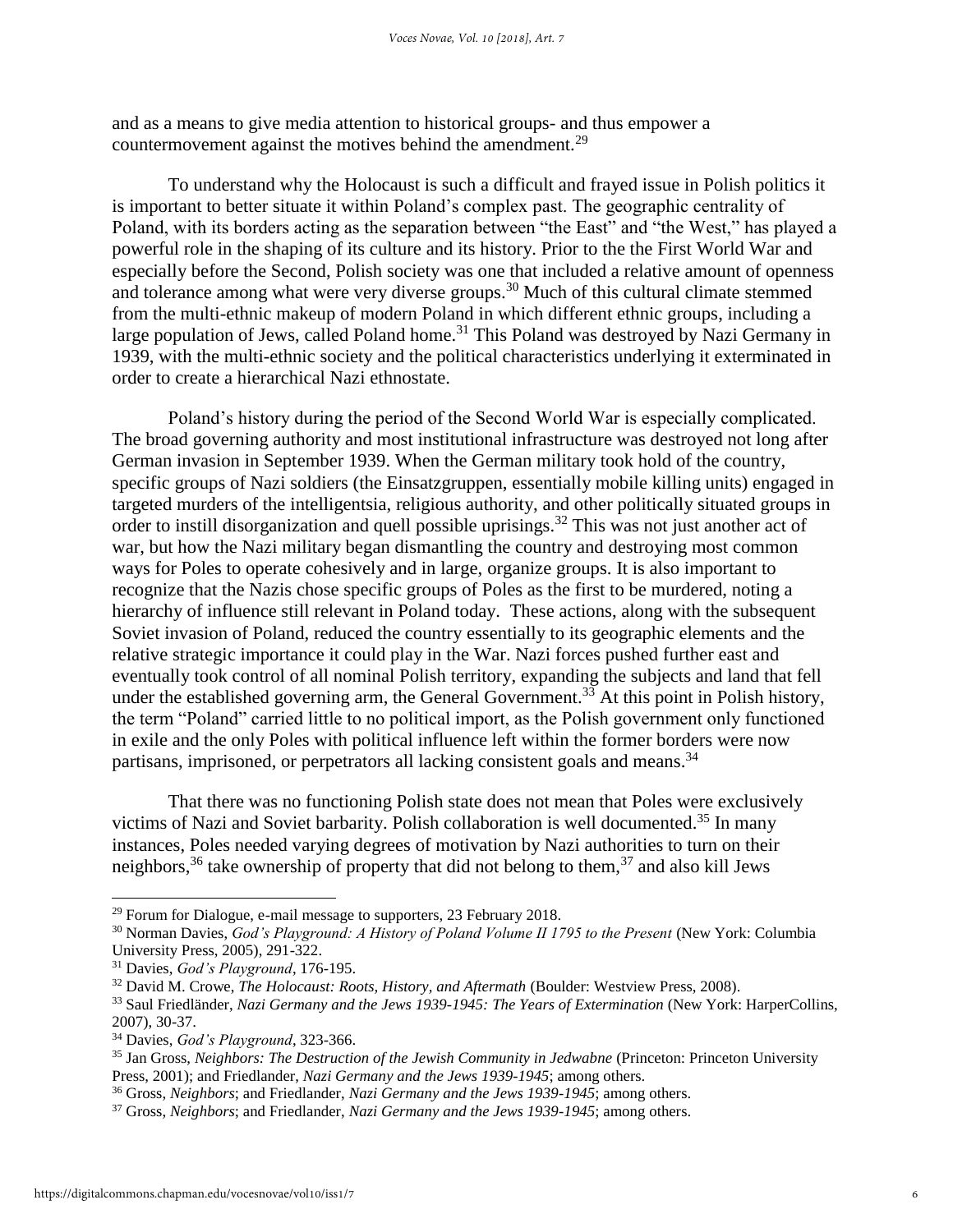themselves.<sup>38</sup> As the book *Neighbors* by Jan Gross documents vividly, the murderers of Jews in Poland were exclusively the Nazi invaders, and in many instances could have been neighbors who had lived next door or in the same community for generations.<sup>39</sup> The village that Gross describes in such harrowing detail, Jedwabne, was the site of violence not wholly unique in Polish history.<sup>40</sup>

The events of the massacre took place over the course of a few days in July 1941 when around 2,200 Poles (of whom somewhere around 1,500 were Jewish) inhabited Jedwabne.<sup>41</sup> Included in these events, Polish Jews were forced into the town square where they were ordered to pick grass while enduring rounds of beatings by a group of Polish men.<sup>42</sup> The Jews of Jedwabne were also ordered to dismantle the statue of Lenin that had been erected by the previously occupying Soviet forces, and then were marched in two separate groups to a barn.<sup>43</sup> The first group of Polish Jews were shot and buried within the barn and the second, much larger group was locked inside as the barn was set ablaze.<sup>44</sup> The Jedwabne massacre cuts to the heart of the issue surrounding Polish complicity. Upon release in Poland, Gross's book ignited debates about its truthfulness and the extent to which Poles could have actually done such a thing. This revival of the memory of Jedwabne highlight the fraught way that the events of the Holocaust fit within Polish identity and national history.

Polish identity from this time, however, is not encapsulated solely by those who chose to be perpetrators. Poles were also among those who chose to risk everything to save friends,<sup>45</sup> neighbors,  $46$  and even strangers.  $47$  In fact Poland is home to highest number of the Righteous Among the Nations<sup>48</sup> of any country.<sup>49</sup> Over 6,700 Poles risked all that they had, including their own lives, in order to help Jews escape or hide during Nazi occupation of the country.<sup>50</sup> Poles were also themselves victims of Nazi brutality. Approximately 1.9 million non-Jewish Poles

<sup>38</sup> Gross, *Neighbors*; and Friedlander, *Nazi Germany and the Jews 1939-1945*; among others.

<sup>39</sup> Gross, *Neighbors*.

 $40$  Other notable examples include the Tykocin pogrom of 1941 and the Kielce pogrom of 1946.

<sup>41</sup> Gross, *Neighbors*, 1-7.

<sup>42</sup> Gross, *Neighbors*, 56-65.

<sup>43</sup> Jan Gross, *Neighbors*, 60-61.

<sup>44</sup> Jan Gross, *Neighbors*, 61.

<sup>45</sup> Janina Tarnowski, Astoria, New York, 12 November 2000, interview 51366, USC Shoah Foundation for Visual History and Education, University of Southern California, accessed 15 April 2018.

<sup>46</sup> Jack Pariser, Laguna Beach, California, 4 December 1995, interview 9514, USC Shoah Foundation Institute for Visual History and Education, University of Southern California, accessed 15 April 2018.

<sup>47</sup> Rose Curczinski, San Francisco, 31 August 1997, USC Shoah Foundation Institute for Visual History and Education, University of Southern California, accessed 15 April 2018.

<sup>&</sup>lt;sup>48</sup> The Righteous Among the Nations are non-Jews who took on incredible risks in order to rescue or save Jews during the Holocaust. These people, if caught, were often executed or sent to concentration or death camps. "About the Righteous," The Righteous Among the Nations, Yad Vashem, Accessed 10 March 2018, https://www.yadvashem.org/righteous/about-the-righteous.html.

<sup>&</sup>lt;sup>49</sup> "About the Righteous."

<sup>&</sup>lt;sup>50</sup> "About the Righteous." This number, while nominally large, does also represent the complexity of Polish identity during the time. When calculated on a per-capita basis, the amount of Polish Righteous is actually quite low compared to other nations. If it is assumed that Poland's wartime population was near 24,00,000 as most estimates have it, then 6,700 individuals is a pretty measly number (under 1%). Data from: Kazimierz Piesowicz,

<sup>&</sup>quot;Demographic effects of World War II" [Demograficzne skutki II wojny swiatowej.] St*udia Demograficzne*, No. 1/87, (1987) 103-36 pp.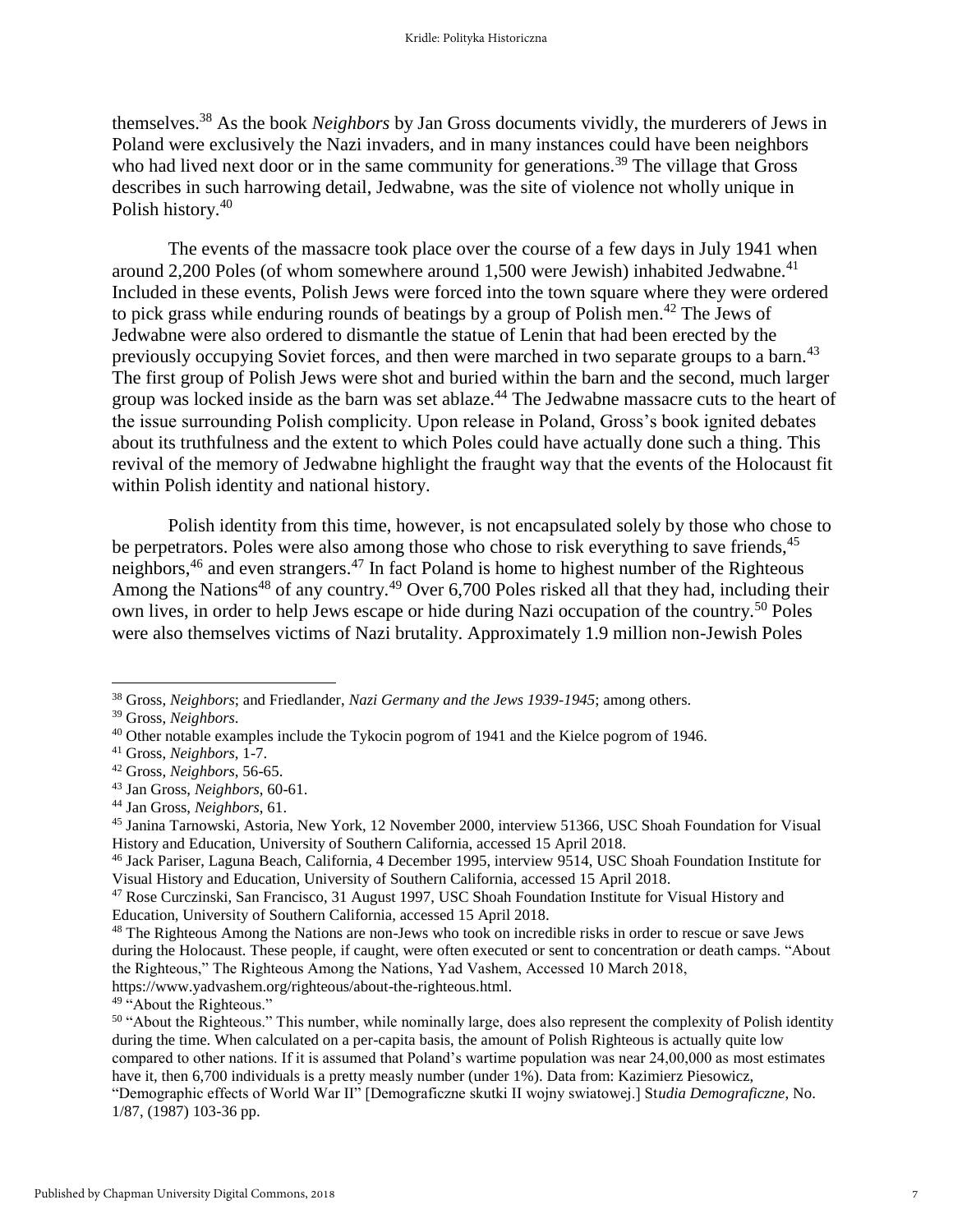were killed by Nazi forces and over one million were deported within German-occupied territory and into forced labor.<sup>51</sup>

After the War, the project of creating a unifying political or ethnic conception of what it meant to be Polish was left unaddressed by the Soviet government in control, which favored a more ideological unification. In this context the historic losses faced by Polish Jews and gentiles alike at the hands of both Nazi and Soviet forces were primarily glossed over. Instead of allowing for a distinctly Polish understanding of the past, the post-war Soviet-backed government quickly sought to devise memorializations of the war that emphasized the Soviet, or ideologically communist, aspects of Polish experience during the harrowing times. With this ideological framing, memorializations did not discuss Jewish death but instead opted for phrases like the "International Memorial for Victims of Fascism,"<sup>52</sup> and often referenced murdered Jews as "innocent Soviet citizens."<sup>53</sup> The effects of this ideological vocabulary both helped shield Polish complicity in murder and took away important markers of identity from the dead. By referencing murderers as exclusively fascist and the murdered as exclusively communist citizens, this era of memory stalled significant investigation into the past and forbid much uncovering of the complexities surrounding true victimhood and complicity.

The long shadow that communism and the Polish communist governments had cast over Polish memory work was nominally relinquished with the fall of communism in 1989. While the years of communist rule froze much Polish examination of the past by allowing only a narrow band of acceptable interpretations and narratives, its removal did not change much with regard to the Holocaust. The immediate post-communist years were primarily focused on economic expansion and the uncharted territory of independence. As the new republic found its footing, it could more thoroughly examine its past and create new narratives fit for a new Poland.

The primary goals of the post-communist space revolved around reevaluating the status of Soviet era monuments and Soviet-bent historical narratives that were commonplace and visible throughout Poland. In practice this meant both a tearing down and building up of memorializations. Monuments dedicated to prior Soviet leaders or to historical events with primarily Soviet importance were removed and or replaced. Holidays themselves were even changed, with the "National Holiday of Poland's Rebirth" swapped for the proclamation of Polish independence and the celebration of the first Polish constitution.<sup>54</sup> Physical spots of memory were also altered. Street and square names were changed, like the over 150 in Warsaw alone, to fit the new narrative that those with political power in the post-communist nation sought to devise.<sup>55</sup> The primary shift of this narrative was to include the recently defunct Soviet-

<sup>51</sup> "Polish Victims," United States Holocaust Memorial Museum, Accessed 20 March 2018, https://www.ushmm.org/wlc/en/article.php?ModuleId=10005473.

<sup>52</sup> As the Soviet Auschwitz memorial was originally named in 1967. Pam R. Jenoff, "Managing Memory: The Legal Status of Auschwitz-Birkenau and Resolution of Conflicts in The Post-Communist Era," *The Polish Review* 46, no. 2 (2001): 131-53.

<sup>53</sup> As some memorials or post-war Soviet trials used. Lucjan Dobroszycki and Jeffery S. Gurock, *The Holocaust in the Soviet Union: Studies and Sources on the Destruction of the Jews in the Nazi-occupied Territories of the USSR, 1941-45*, (London: Routledge Press, 2016).

<sup>54</sup> Ewa Ochman, *Post-Communist Poland: Contested Pasts and Future Identities*, (New York: Routledge Press, 2014).

<sup>55</sup> Ochman, *Post-Communist Poland*.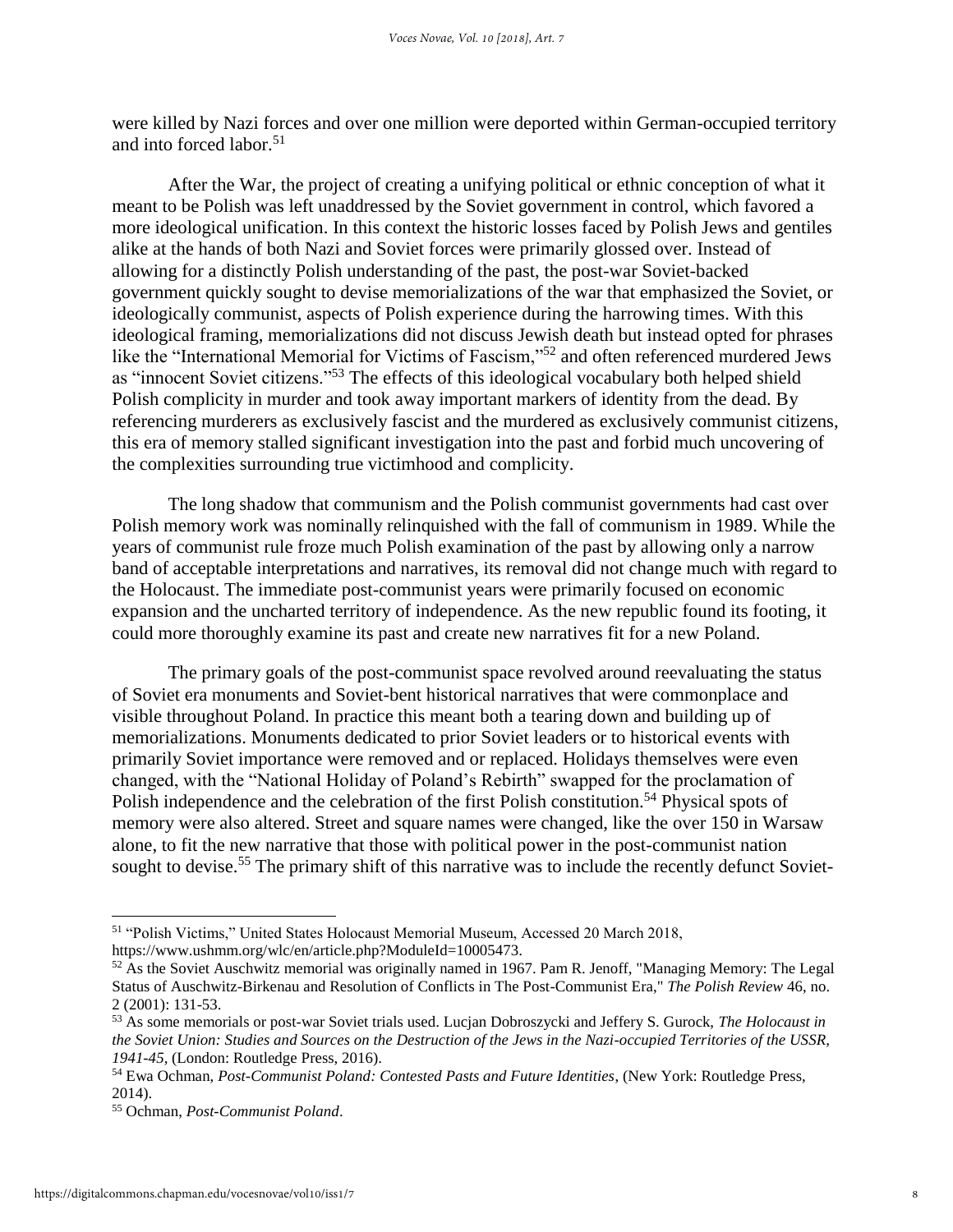backed government as an occupational force with ideological goals, similar to the earlier classification of Nazi forces during the communist period.

As Poles began to articulate this new understanding of the past, the inevitability and difficulty of facing the Holocaust became apparent. An early and representative flashpoint in this struggle can be seen in the "crosses at Auschwitz" controversy, which heated up in the late 1980s and early 1990s after Carmelite nuns opened a convent near Auschwitz I, and later erected a cross on the grounds of Auschwitz II.<sup>56</sup> This controversy brought in leaders from the Catholic and Jewish faiths, who converged on Auschwitz and tried to explain the relative (and religious) importance of the site to each faith. While the nuns were eventually forced to leave the grounds, the controversy that the debates ignited indicated a new direction for Polish nationalism that sought to more fully face the Holocaust, but in a distinctly Catholic and Polish manner. Independence had allowed this new nationalism to form; a nationalism that incorporated suffering and salvation in a complex religio-national manner. In this context the controversy was more than religious. It signaled the centrality of Auschwitz to a Polish identity synonymous with Catholic symbolism and thus imported on a historical site of the Holocaust, Catholic religious ideation with Polish political goals. In bringing in Auschwitz these disparate elements of Polish identity became fused. As the gates around Auschwitz were adorned with crosses and Polish flags the connection of a new Polish republic, Catholicism, and trauma central to this new nationalism became visible.

This budding nationalism sought to incorporate physical sites of tragedy in Poland's past, and thus necessarily had to include sites of the Holocaust. The manner in which these sites and this history was included, however, served primarily political aims. To this new nationalism, the Holocaust represented Polish suffering that, when combined with the emergence of the third republic in 1990, could be cast as a tragic event leading to salvation through a new government grounded in Catholicism.<sup>57</sup> In order to accomplish this, Polish nationalists would need to claim these historical sites of memory, and in some cases memory itself, as Polish in this distinctive religio-political manner. It was similar to the Soviets in many ways because the sites or memories were allowed to speak only in a vocabulary spoken and chosen by those in political control. This meant reorienting these sites and their history away from places of Jewish murder and toward Christian eschatological importance and Polish political reference. The crosses at Auschwitz, therefore, were not to be interpreted exclusively as Christian symbols, but as Polish ones- a unification of symbolism that Polish nationalists deemed correct and important.

This process of the formation of a comprehendible nationalism and Polish identity is inherently political in nature. The broad political currents in Poland have followed a similar arc to those in the rest of Europe proper, and have even at times resembled those of the United States. Recently there has been a global rise of far-right parties and politicians set on national sovereignty and grounded in exclusivist rhetoric, and Poland is no exception.

The government of Poland operates as a multiparty parliamentary system in which a unitary executive (the President) is elected to a five-year term. Parliament includes the 460 member Sejm (lower house) who serve four year terms, and the 100 member Senat (upper house)

<sup>56</sup> Geneviève Zubrzycki, *The Crosses of Auschwitz: Nationalism and Religion in Post-Communist Poland*, (Chicago: University of Chicago Press, 2006).

<sup>57</sup> Zubryzcki, *The Crosses of Auschwitz*.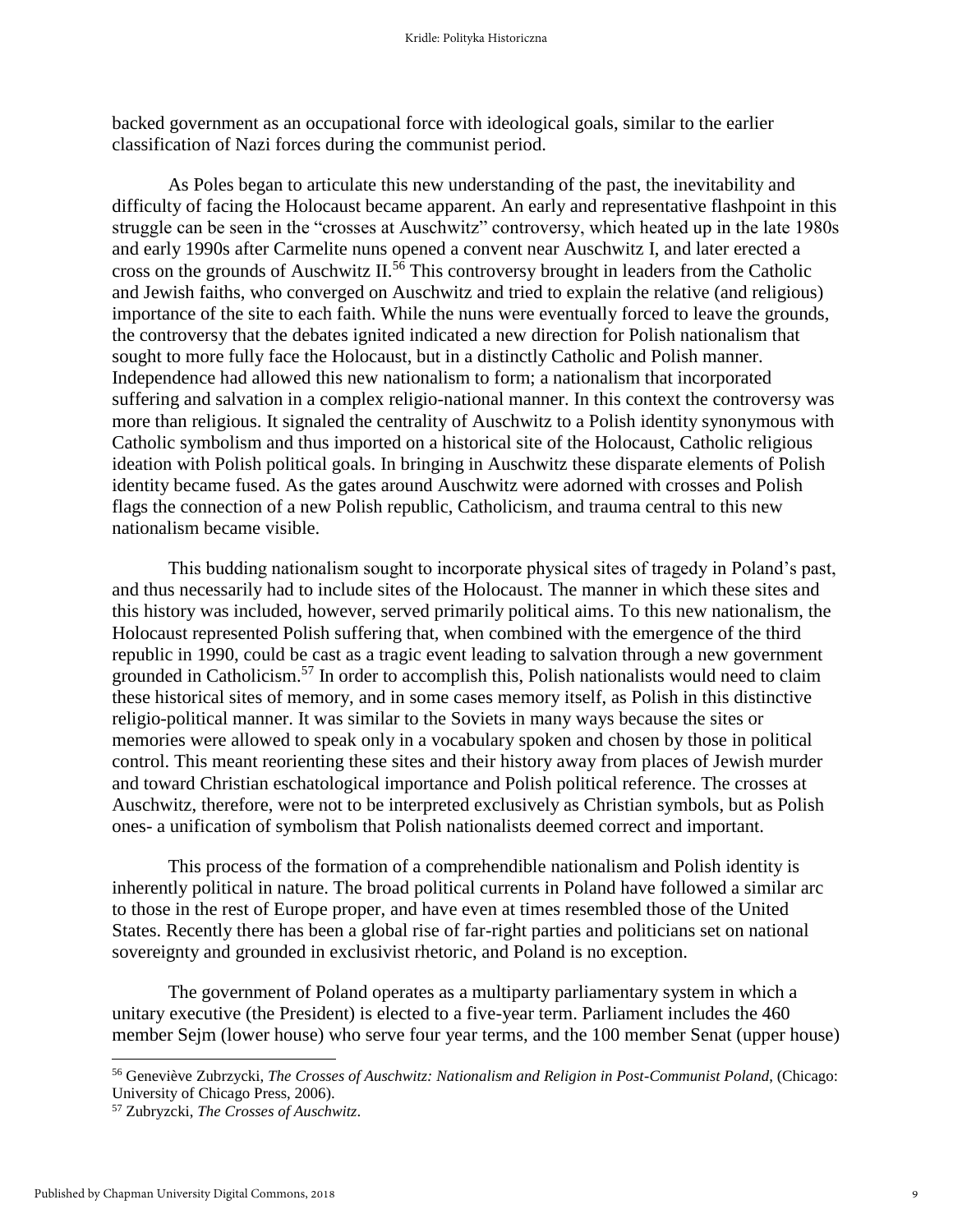who also serve four year terms. Since Poland's first free (i.e. no direct communist influence) parliamentary elections in 1991 and presidential elections in 1990, the country has gradually shifted from far left and liberal parties to the center-right. During the majority of the 1990s and into the early 2000s Polish politics was primarily a contest between left-leaning and liberal parties and ideologies.<sup>58</sup> The 1991, 1993, 1997, and 2001 parliamentary elections were all won by more left-leaning or liberal political parties, and in each election these types of parties often fought between each other, as the conservative parties were much less powerful, prominent, or organized.<sup>59</sup>

The political tides shifted dramatically in the presidential election of 2005 and the parliamentary elections of 2007. During this shift, the politics of Poland swung from primarily left-leaning and open to the West and Europe to conservative, religious, and inwardly-focused. In the presidential election of 2005, candidates from three right-wing and center-right parties (Law and Justice, Civic Platform, and Self Defence of the Republic of Poland) garnered a massive 84.5% of the total votes cast.<sup>60</sup> The most popular of the parties, the Law and Justice Party (or PiS for Prawo i Sprawiedliwość), should be considered a nationalist party (although its leaders deny support for this nomenclature).<sup>61</sup> The party's past election programs have referenced broad "historical experiences," inherent "civilizational values," and a distinctly Polish "lived fate" as unifying conceptions of the Polish "nation."<sup>62</sup> The PiS considers this Polish nation to be "related in an inextricable way with Christianity," and it often uses quotes from the Polish Pope John Paul II in a religio-political manner.<sup>63</sup>

Though they may sound like it, the PiS are not a fringe political group. Far from it, the PiS is experiencing popularity at all-time highs<sup> $64$ </sup> due in large part to their expansive social spending programs, popular euro-skeptic rhetoric, and firm Catholic cultural values.<sup>65</sup> As such a powerful and popular party, the PiS plays a central role in outlining and defining what it means to be Polish. The rhetoric and the stances that the PiS takes on issues like immigration, church and state relations, and social or welfare programs both reflects (to an extent) the will of the party's voters and the will of the Polish political elite in power.<sup>66</sup>

2018, http://porterszucs.pl/2016/02/05/pis-in-their-own-words/.

<sup>58</sup> Dieter Nohlen and Philip Strover, *Elections in Europe: A Data Handbook*, (Baden-Baden: Nomos Verlagsgesellschaft 2010).

<sup>59</sup> Nohlen and Strover, *Elections in Europe*.

<sup>60</sup> "Voting Results: Presidential Election The Republic of Poland 2005," National Electoral Commission, accessed 5 April 2018, http://prezydent2005.pkw.gov.pl/PZT/EN/WYN/W/index.htm.

<sup>&</sup>lt;sup>61</sup> They are nationalist in that they support a ethno-national rather than primarily political conception of Polish identity. The leaders deny this, calling nationalism dangerous and preferring instead to be viewed as patriotic. Lech Kaczyński, "Patriotism does not mean nationalism," Polska Times, 11 November 2011, accessed 20 March 2018, http://www.polskatimes.pl/artykul/59272,lech-kaczynski-patriotyzm-nie-oznacza-nacjonalizmu,id,t.html. <sup>62</sup> Brian Porter-Szücs, "PiS in their own words," *PiS 2014 Election Program*, 5 February 2016, accessed 5 March

<sup>63</sup> Brian Porter-Szücs, "PiS in their own words."

<sup>64</sup> Ben Stanley, "Pooling the Poles: pooled polling trends and seat estimates for Polish parties," 5 April 2018, accessed 10 April 2018, http://rpubs.com/Ben\_Stanley/PTP.

<sup>65</sup> Aleks Szczerbiak, "Explaining the popularity of Poland's Law and Justice government," London School of Economics, 26 October 2017, accessed 10 April 2018, http://blogs.lse.ac.uk/europpblog/2017/10/26/explainingthe-popularity-of-polands-law-and-justice-government/.

<sup>&</sup>lt;sup>66</sup> Aleks Szczerbiak, "Explaining the popularity of Poland's Law and Justice government."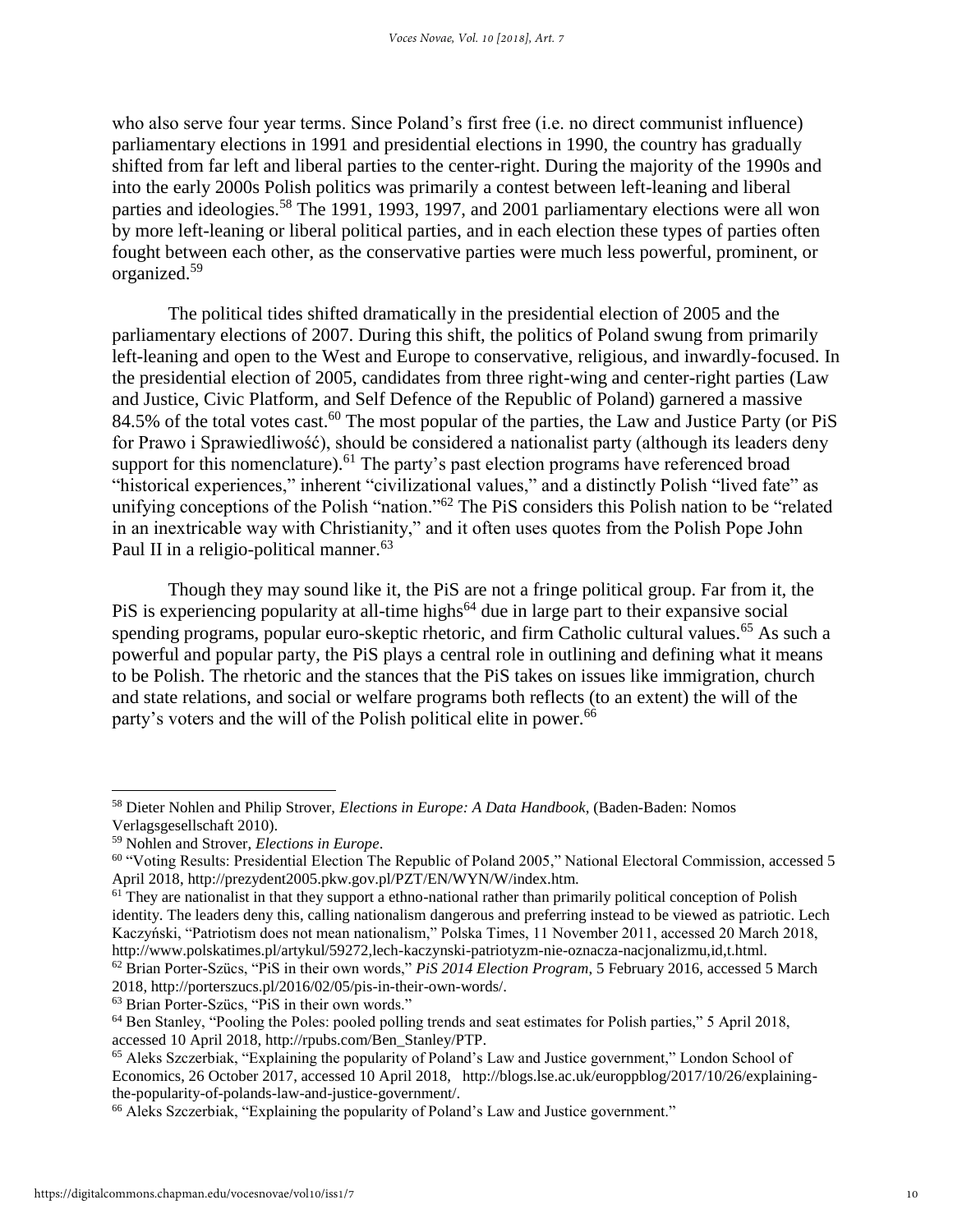When the PiS put forward the "Holocaust Law," it did not do so as a last-ditch effort to form a ruling majority with a fringe group or to win concessions from an extremist constituency. Far from it, the PiS holds power tightly enough that it can pursue aims like the "Holocaust Law" without much opposition. In this context, the Law is a single, albeit a concrete and legalistic, manifestation of a broader political current that seeks to politicize history in furtherance of nationalistic aims and the formation of a more novel Polish nationalism. In pursuing the law, the PiS is using its control over the IPN (Institute of National Remembrance) to begin erasing debate on issues like Jedwabne and to put an end to what some on the right call a "pedagogy of shame" that seeks historical understandings of Polish complicity in the Holocaust.<sup>67</sup> The exact mechanisms at play involve power over funding and the ability to designate certain issues as contrary to the interests of the Polish nation and thus outside the realm of acceptable inquiry.<sup>68</sup> In this environment, Polish nationalism is reaching back into the past in order to quiet debate and cease investigation in the present. To those in power, multiple meanings and differences of identity are unimportant to political unification and the glorification of a distinct idea of Polishness is more politically relevant. With Poles portrayed as exclusively heroes and victims, it does not help further political goals to engage in history that discusses perpetration, complicity, or murder.

These actions and this emphasis by the PiS do not mean that history or memorialization have ceased. Far from it, museums like the "Ulma Family Museum of Poles Saving Jews in World War Two" and others like it<sup>69</sup> have been recently opened, showing the consistent interest in the past.<sup>70</sup> But the aim of this museum and its particularly specific name serves purposes beyond those purely historical. By emphasizing the heroism of some Poles, the museum tries to metonymically include all Poles in such a category. Glorifying the heroes is admirable and there is no wrong in such an action, but to the Polish government in power this is the only history that should exist. Another recent example was the 2017 court battle over Poland's newly established, comprehensive Museum of the Second World War. Right before the grand opening, the PiS government deemed the museum inadequately Polish and subsequently had it renovated and merged with a smaller museum that focuses exclusively on Polish struggle during the War.<sup>71</sup> The government was not interested in a museum that highlighted the breadth of wartime experience and instead favored one that furthered political renditions of history. These actions follow broader acts of historical revisionism in the realm of teaching, where the PiS has fought to make teaching history an "obligation to the nation" that furthers political goals above pedagogical ones.<sup>72</sup>

<sup>67</sup> Joanna Sawicka, "How PiS re-interprets Polish history," Poilityka Insight, 19 July 2016, accessed 25 March 2018, http://www.politykainsight.pl/en/politics/politicsofmemory/1668996,1,how-pis-re-interprets-polish-history.read. <sup>68</sup> Joanna Sawicka, "How PiS re-interprets Polish history."

<sup>69</sup> Another is the "Mausoleum of Struggle and Martyrdom." "Mauzoleum Walki Męczeństwa," accessed 10 April 2018, http://www.muzeum-niepodleglosci.pl/mauzoleum\_szucha/.

<sup>70</sup> "The Ulma Family Museum of Poles Saving Jews in World War II," accessed 10 April 2018, https://muzeumulmow.pl/en/museum/history-of-the-ulma-family/.

<sup>71</sup> Joanna Berendt, "Court Clears Takeover of Poland's New World War II Museum," New York Times, 5 April 2017, 7 April 2018, https://www.nytimes.com/2017/04/05/arts/design/poland-new-world-war-ii-museum-courtclears-takeover.html.

 $72$  Krzysztof Jaskułowski, Piotr Majewski & Adrianna Surmiak, "Teaching the nation: history and nationalism in Polish school history education," *British Journal of Sociology of Education*, 39:1, 77-91, (2017).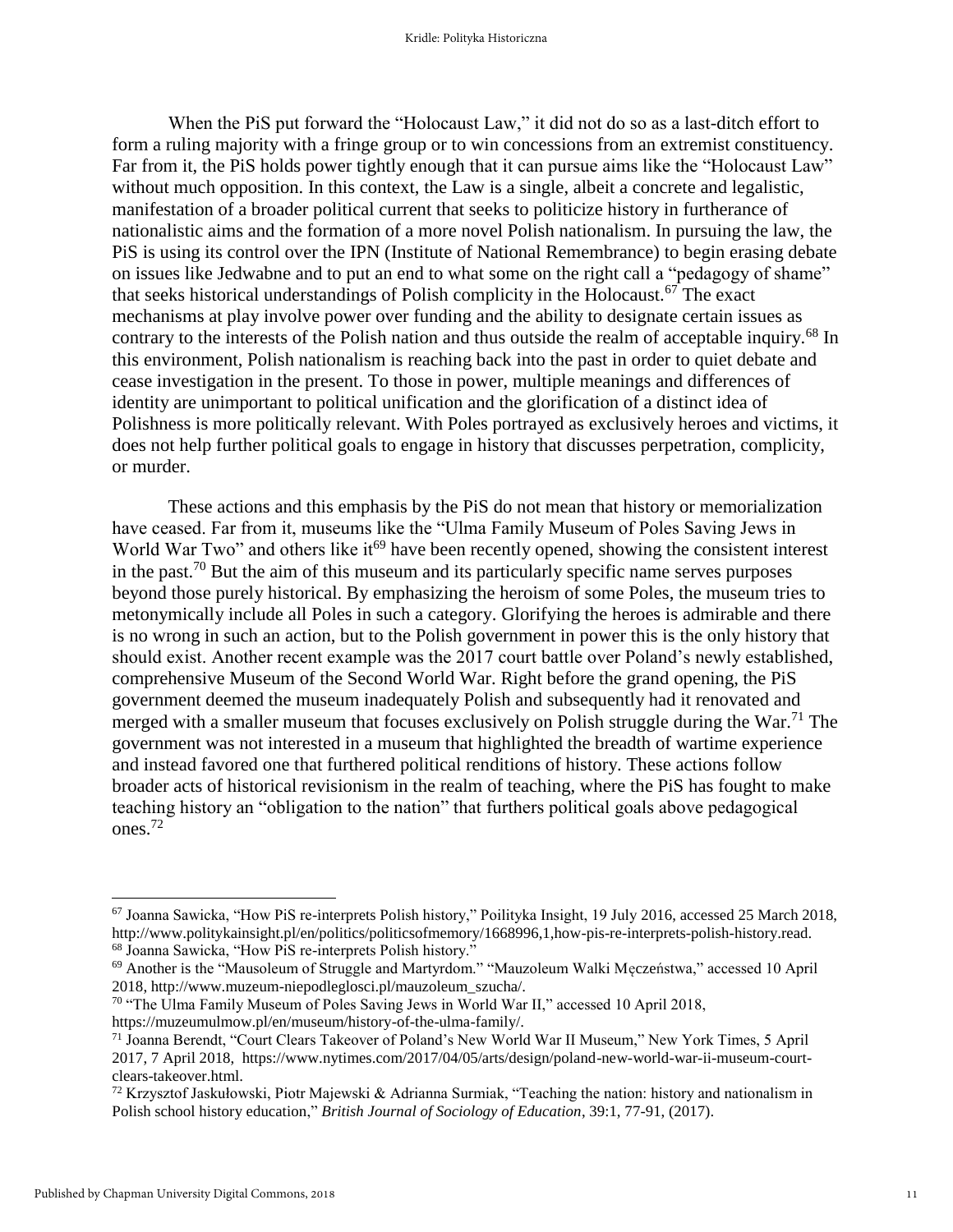The Law should be understood in this political context. It is not a one-off act of revisionism, but one tool among many that Polish nationalists have been using over much of the post-communist years to try and formulate a national narrative that prioritizes Polish martyrdom and sees Polish identity as exclusive and inapplicable to Poles of other ethnicities, especially Jewish Poles. The Holocaust in this context remains largely taboo because of the difficult questions that its events bring up regarding Polish complicity or perpetration. Polish nationalism grounded in victimhood and martyrdom for Catholic or Western virtues becomes less convincing and more complicated if Poles were murderers or Nazi collaborators themselves. By seeking to teach history in a distinct way, augment museums toward a distinctly Polish reading of the past, and to explicitly outlaw speech that runs counter to this broader narrative the PiS (and Polish nationalists writ large) are trying to change historical understanding itself. By politicizing history and engaging in Polityka Historyczna (the politics of history), Poland's right-wing is melding the past, as other regimes have before, and using the complexity of Polish history to further political aims in the present.

The PiS, though popular and politically powerful, does not represent all Poles. Especially with regard to the recent law, the government in power may speak loudest but does not represent all voices within Poland on this issue especially. There are Polish groups like the Forum for Dialogue who have partner programs with schools throughout the country to educate younger Poles about the breadth of Jewish history in Poland including the events of the Holocaust.<sup>73</sup> Though this law could be portrayed as a death knell for groups like the Forum, groups like these view it as anything but. In fact, through the controversy stirred up by the political motivations and vague language of the law, groups like the Forum are receiving widespread media attention and a lively discussion has again awoken in Poland- seemingly contrary to the intentions of the law. Polish support for the law is also far from unanimous, and it is unclear whether it will ever be politically viable for the PiS to implement the law in a practical and meaningful way.<sup>74</sup> What is clear, however, is that the law has not stifled debate nor has it silenced inquiry into the past. If anything, the law may spur more questioning and more research into the topics that have brought forth such a heated political battle. In that sense, there may be room for optimism, because even though the existence of such a law is cause for concern, the backlash and counter-movement against the spirit of the law have shown that the history of the Holocaust is still very much alive in Poland, something that other western countries may not even be able to claim.<sup>75</sup>

<sup>73</sup> "Programs," Forum for Dialogue, accessed 5 April 2018, http://dialog.org.pl/en/programs/.

<sup>74</sup> Agata Szwedowicz, "CBOS: 40 proc. Polaków jest za nowelą ustawy o IPN, 51 proc. uważa, że dezinformacji należy przeciwdziałać inaczej," Dzieje.PL, accessed 25 March 2018, http://dzieje.pl/aktualnosci/cbos-40-procpolakow-jest-za-nowela-ustawy-o-ipn-51-proc-uwaza-ze-dezinformacji-nalezy.

<sup>&</sup>lt;sup>75</sup> Maggie Astor, "Holocaust is Fading From Memory, Survey Finds," New York Times, accessed 15 April 2018, https://www.nytimes.com/2018/04/12/us/holocaust-education.html.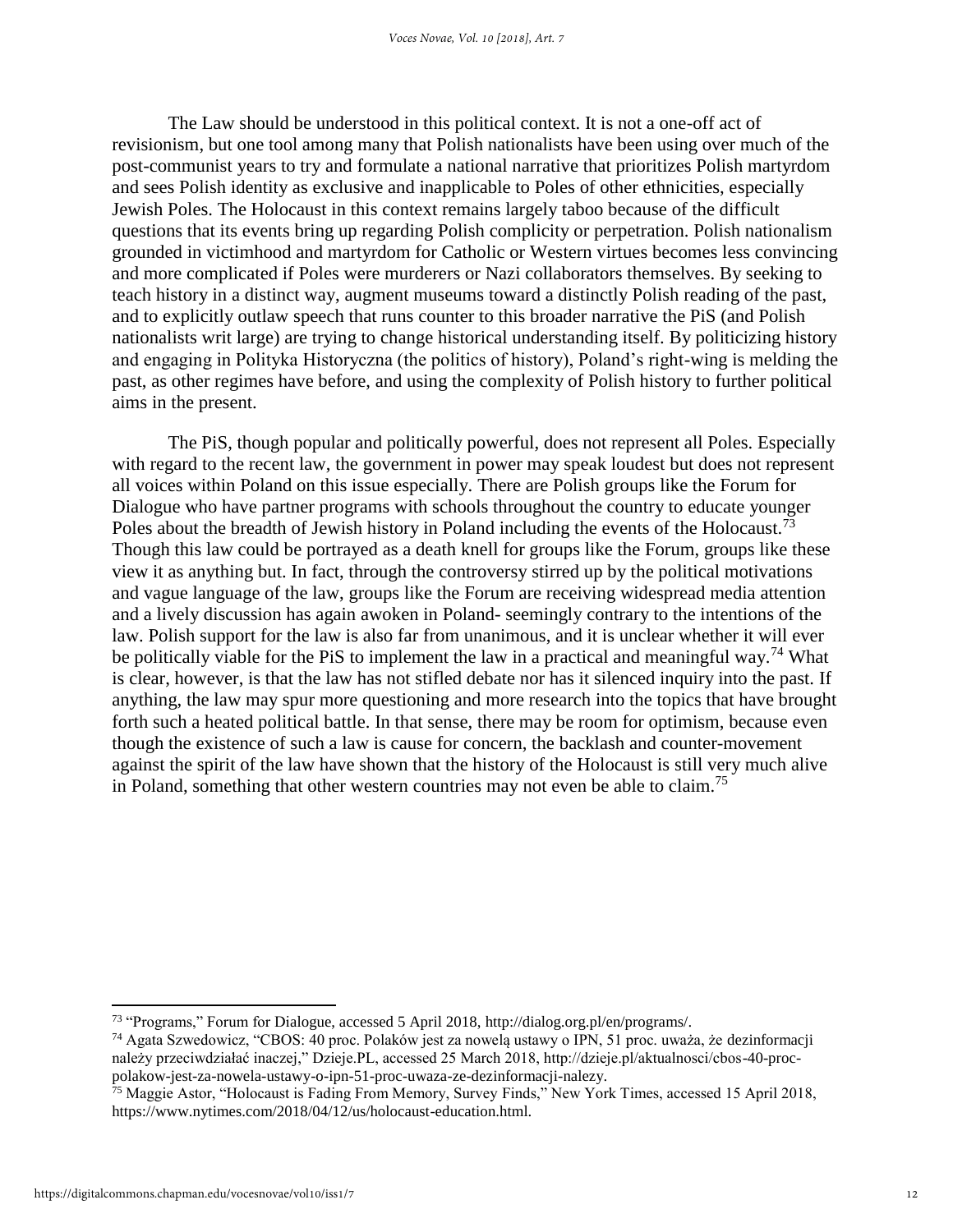### Bibliography

- "About the Righteous." The Righteous Among the Nations. Yad Vashem. Accessed 10 March 2018. https://www.yadvashem.org/righteous/about-the-righteous.html.
- Adekoya, Remi. "Poland's Holocaust Denialism Will Come Back to Haunt It." Foreign Policy, 9 February 2018. Accessed 10 March 2018. http://foreignpolicy.com/2018/02/09/polandsholocaust-denialism-will-come-back-to-haunt-it/.
- Astor, Maggie. "Holocaust is Fading From Memory, Survey Finds." New York Times. Accessed 15 April 2018. https://www.nytimes.com/2018/04/12/us/holocaust-education.html.
- Berendt, Joanna. "Court Clears Takeover of Poland's New World War II Museum." New York Times, 5 April 2017. Accessed 7 April 2018. https://www.nytimes.com/2017/04/05/arts/design/poland-new-world-war-ii-museumcourt-clears-takeover.html.
- Bershidsky, Leonid. "Why Polish Jews Are Growing Uneasy," Bloomberg, 26 February 2018. Accessed 10 March 2018. https://www.bloomberg.com/view/articles/2018-02-27/polishjews-are-growing-worried-about-anti-semitism.
- Černuśąkovą, Barbora. "Poland's Holocaust Law Is a Dangerous Threat to Free Speech." TIME Magazine, 9 March 2018. Accessed 10 March, 2018. http://time.com/5193301/polandholocaust-law-freedom-speech-amnesty/.
- Crowe, David M. *The Holocaust: Roots, History, and Aftermath*. Boulder: Westview Press, 2008.
- Curczinski, Rose. San Francisco, 31 August 1997. USC Shoah Foundation Institute for Visual History and Education, University of Southern California. Accessed 15 April 2018.
- Davies, Norman. *God's Playground: A History of Poland Volume II 1795 to the Present*. New York: Columbia University Press, 2005.
- Dobroszycki, Lucjan and Jeffery S. Gurock. *The Holocaust in the Soviet Union: Studies and Sources on the Destruction of the Jews in the Nazi-occupied Territories of the USSR 1941-45*. London: Routledge Press, 2016.
- Friedländer, Saul. *Nazi Germany and the Jews 1939-1945: The Years of Extermination*. New York: HarperCollins, 2007.
- Gera, Vanessa. "Polish Law Criminalizing Some Holocaust Law Speech Takes Effect." Associated Press, 1 March 2018. Accessed 10 March 2018. https://apnews.com/2a09f2c3d4ef4915b94aa6be620c9205.
- Gross, Jan. *Neighbors: The Destruction of the Jewish Community in Jedwabne*. Princeton: Princeton University Press, 2001.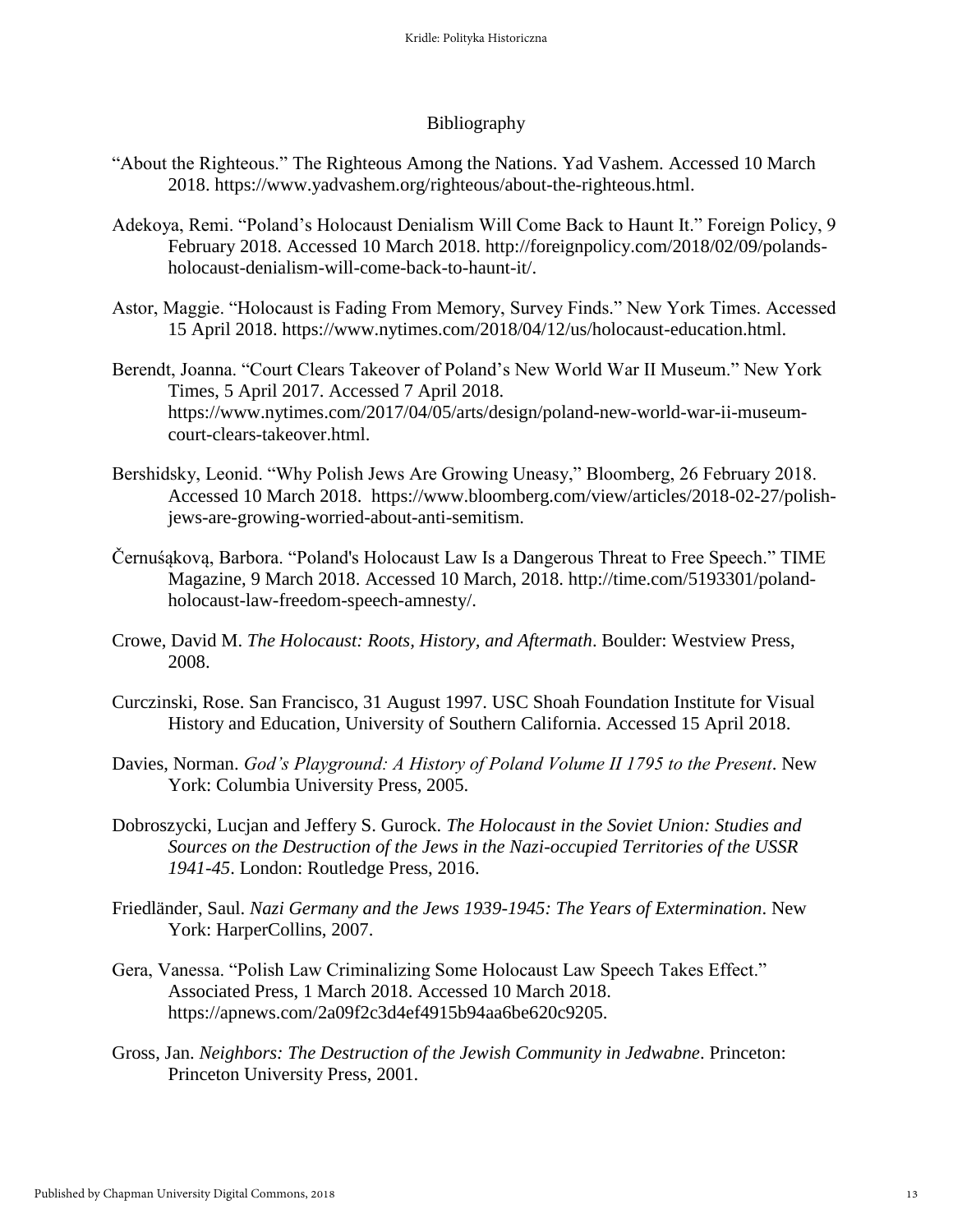- Jaskułowski, Krzysztof; Piotr Majewski; and Adrianna Surmiak. "Teaching the nation: history and nationalism in Polish school history education." *British Journal of Sociology of Education*, 39:1, 77-91, (2017).
- Jenoff, Pam R. "Managing Memory: The Legal Status of Auschwitz-Birkenau and Resolution of Conflicts in The Post-Communist Era." *The Polish Review* 46, no. 2 (2001): 131-53.
- Kaczyński, Lech. "Patriotism does not mean nationalism." Polska Times, 11 November 2011. Accessed 20 March 2018. http://www.polskatimes.pl/artykul/59272,lech-kaczynskipatriotyzm-nie-oznacza-nacjonalizmu,id,t.html.
- Koposov, Nikolay. *Memory Laws, Memory Wars: The Politics of the Past in Europe and Russia*. Cambridge: Cambridge University Press, 2018.
- "Mausoleum of Struggle and Martyrdom." "Mauzoleum Walki Męczeństwa," accessed 10 April 2018, http://www.muzeum-niepodleglosci.pl/mauzoleum\_szucha/.
- Nohlen, Dieter and Philip Strover. *Elections in Europe: A Data Handbook*. Baden-Baden: Nomos Verlagsgesellschaft 2010.
- Nowak, Maciej T. "Guilty of Holocaust Denial. Negligible public harm?," Gazeta Wyborcza, 11 December 2001. Accessed 10 March 2018. http://auschwitz.org/en/museum/news/guiltyof-holocaust-denial-negligible-public-harm,227.html.
- "Nowelizacja ustawy o IPN wersja w języku angielskim- Certified Translation from the Polish Language: Act of 26 January 2018." Minsterstwo Sprawiedliwosci, 2 February 2018. Accessed 10 March 2018. https://www.ms.gov.pl/pl/informacje/news,10368,art-55a-ust-1-ustawy-o-ipn-w-wersji-angielskiej.html#prettyPhoto.
- Ochman, Ewa. *Post-Communist Poland: Contested Pasts and Future Identities*. New York: Routledge Press, 2014.
- Pariser, Jack. Laguna Beach, California. 4 December 1995. USC Shoah Foundation Institute for Visual History and Education, University of Southern California. Accessed 15 April 2018.
- Piesowicz, Kazimierz. "Demographic effects of World War II." "Demograficzne skutki II wojny swiatowej." *Studia Demograficzne,* No. 1/87, (1987).
- "'Poland guided by national interest' says official after US senators slam restitution bill." Radio Poland 28 March 2018. Accessed 30 March 2018. http://www.thenews.pl/1/10/Artykul/356172,Poland-guided-by-national-interest-says-ofcial-after-US-senators-slam-restitution-bill.
- "Polish Victims." United States Holocaust Memorial Museum. Accessed 20 March 2018. https://www.ushmm.org/wlc/en/article.php?ModuleId=10005473.